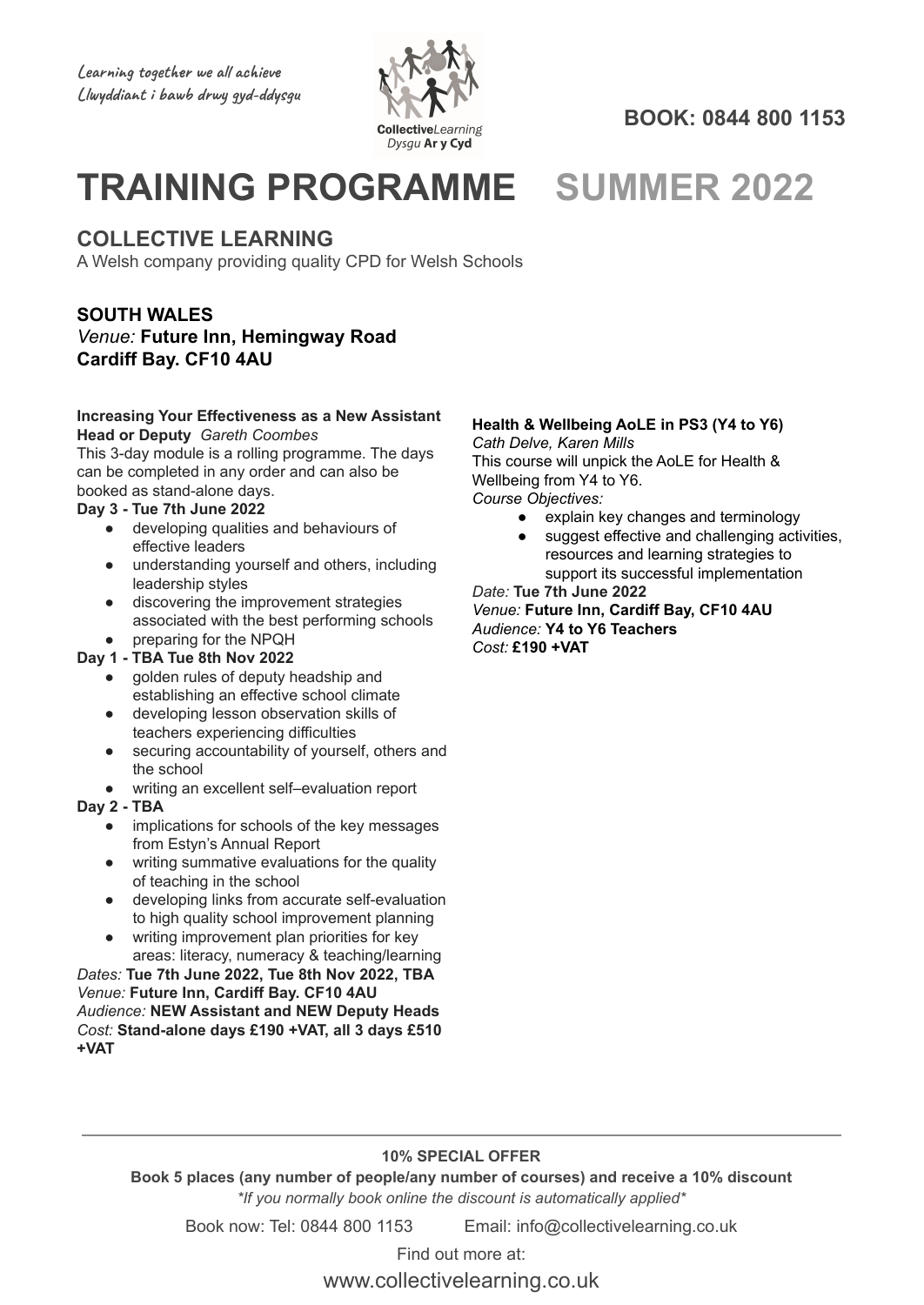

#### **Developing your Middle Leadership Skills as a TLR holder** *Gareth Coombes*

This 3-day module is a rolling programme. The days can be completed in any order and can also be booked as stand-alone days.

### **Day 3 - Wed 8th June 2022**

- developing the critical skills of middle leaders
- building teams and developing effective team dynamics
- developing effective skills to support performance management
- personal development: applications, interviews and improving presentation skills

### **Day 1 - Wed 9th Nov 2022**

- whole school data analysis: core data sets: becoming an expert!
- undertaking work scrutiny analysis
- reaching, recording and reporting accurate judgements
- presenting findings to stakeholders

### **Day 2 - TBA**

- analysing wider data evidences- reading /numeracy tests and improving pupil performance
- triangulating evaluation evidences
- assessing teacher performance and developing mentoring and coaching skills
- improving teacher performance by developing high quality feedback skills

#### *Dates:* **Wed 8th June 2022, Wed 9th Nov 2022, TBA** *Venue:* **Future Inn, Cardiff Bay. CF10 4AU** *Audience:* **Teachers/TLR holders** keen to widen their understanding and practice of evaluating and improving learning

*Cost:* **Stand-alone days £190 +VAT, all 3 days £510 +VAT**

## **BOOK: 0844 800 1153**



#### **LIVE ONLINE: Good Practice in Guided Group Reading**

*Helen Bowen & Stephanie Vaughan* Guided Group Reading is a practice that is well-embedded in many schools across

Wales. Despite this, many of us often question if we are running our GGR sessions correctly. What should good practice look like across the Foundation Phase and KS2?

As we begin addressing some of the challenges that have impacted on literacy in the last year, why might GGR be more important than ever?

The format of the training days will be somewhat different as we will be 'meeting' virtually. The sessions will be for a small group so that they can be interactive. The days will be chunked into more bitesize pieces and will include tasks for reflection as well as discussion.

*Course Objectives:*

- An understanding of how Shared Reading supports Guided Group Reading.
- A model for running a Guided Group Reading session that can be used as a template for planning a session.
- Ideas for tools and activities that can be used to develop language work and support readers.
- Ideas for questioning and responding to reading as part of the GGR session and ways to develop the role of the adult in GGR.
- Consideration of what the rest of the class should and could be doing when they are not part of the GGR session with the teacher. How can we use a carousel of activities effectively?

There will also be opportunities for discussion and reflection as well as to ask questions about good practice in Guided Group Reading.

### *Date:* **Wed 8th June 2022**

### *Audience:* **LLC Coordinators, Teachers** *Cost:* **£190+VAT**

*N.B.* The attendee may choose to attend the training from their home base, if this has been approved by the school.

### **10% SPECIAL OFFER**

**Book 5 places (any number of people/any number of courses) and receive a 10% discount** *\*If you normally book online the discount is automatically applied\**

Book now: Tel: 0844 800 1153 Email: info@collectivelearning.co.uk

Find out more at: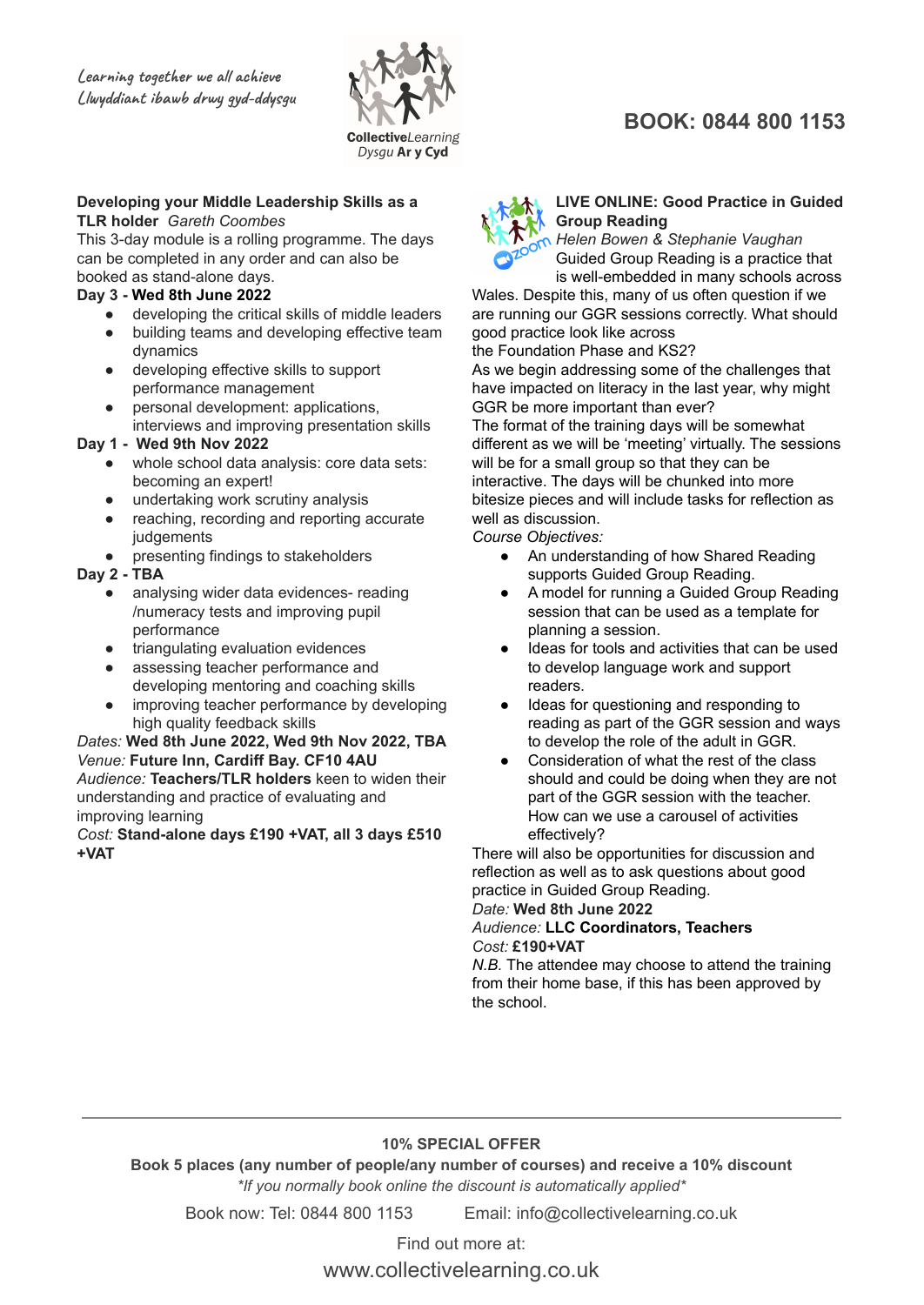

### **Being an Effective Primary School Teacher** *Cath Delve*

**This course is based on Cath's new book** *Being an Effective Primary School Teacher*



**Everyone attending the course will receive their own copy of the book** *Who is the book for?* The book is for teachers of any age group, in whatever school or LEA you teach in. It is operational, classroom based and as practical as I could make it. It is also a book for school and LEA senior leaders.

### *What does it look like?*

There is a section for every letter of the alphabet (see the table below). Each section begins with an introduction, followed by a section headed 'hints and tips', a conclusion and finishes with a 'be aware' section. It is the same format throughout the book. The hints and tips sections include as many practical examples as possible.

Both the course and the book will provide you with a practical guide, a toolkit really, of hints, tips and ideas to help you be a highly effective primary school teacher wherever you are currently teaching. *The day will include guidance support and clarity on the following aspects of teaching and learning:*

- A Annual Events N-New ideas and New initiatives managing change
- B Balance O-Organisation and funding of resources
- C Continuous and enhanced provision including 'Missions' in KS2
- D Displays
- E Evidence (including 'catching the learning' that doesn't go into a book)
- F Focussed tasks
- G Group working
- H Homework
- I Independence
- J Jobs-(including time management)
- K Keeping control-(behaviour management)
- L Long term topics
- M Monitoring

## **BOOK: 0844 800 1153**

- N New ideas and New initiatives managing change
- O Organisation and funding of resources
- P Pupil voice
- Q Questioning
- R Roleplay
- S Support staff
- T Timetabling
- U Using the outdoors
- V Visits and visitors
- W Whole school (consistency)
- X X-ray-(forensically reflecting on your classroom)
- Y Your room-(effective environments)
- Z Zero tolerance-(non-negotiables)

*Date:* **Wed 8th June 2022** *Venue:* **Future Inn, Cardiff Bay, CF10 4AU** *Audience:***Teachers, HT, DH, SLT, TAs, Phase Leaders**

*Cost:* **£230 +VAT** Includes Cath's book

### **10% SPECIAL OFFER**

**Book 5 places (any number of people/any number of courses) and receive a 10% discount** *\*If you normally book online the discount is automatically applied\**

Book now: Tel: 0844 800 1153 Email: info@collectivelearning.co.uk

Find out more at: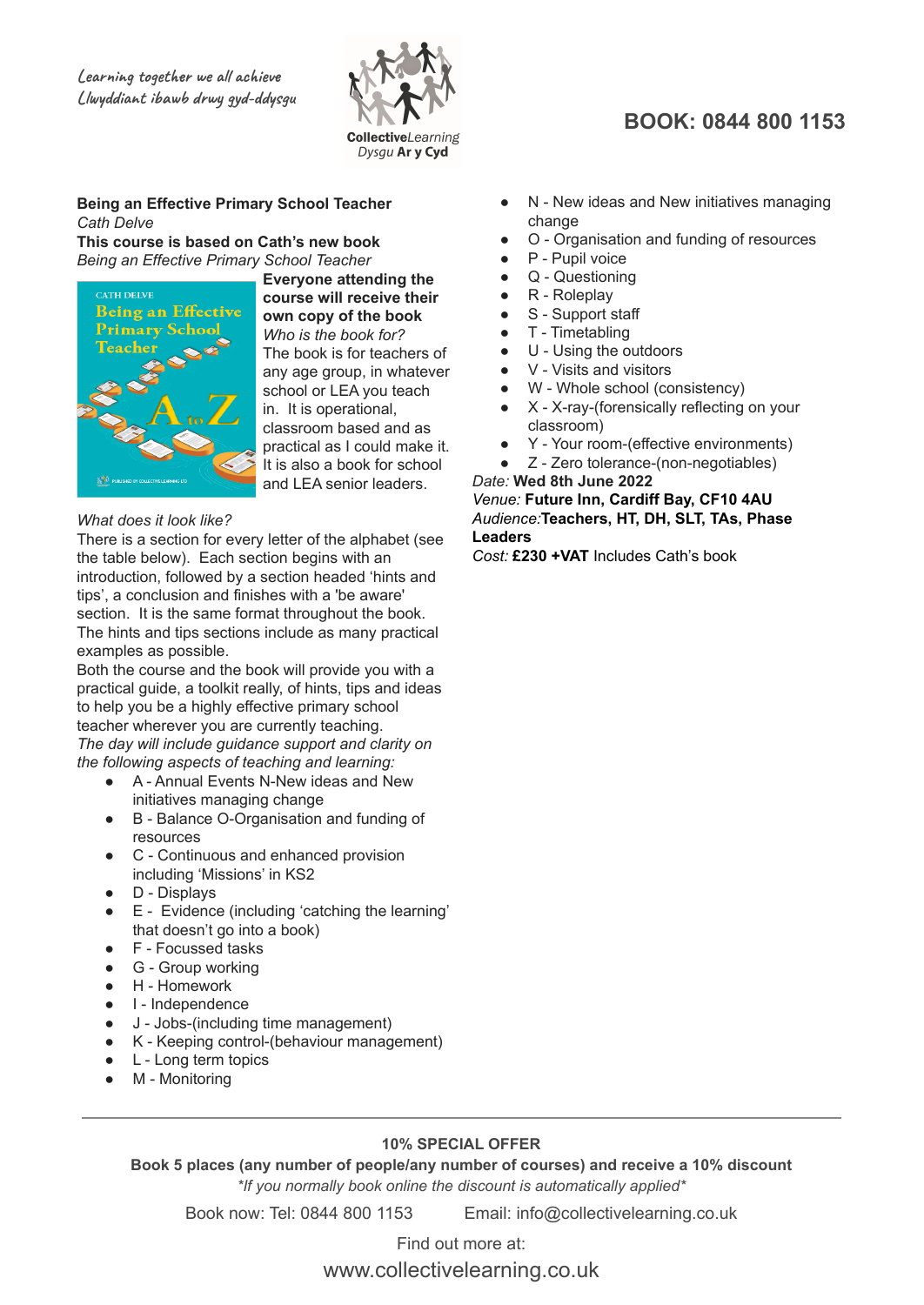

### **Developing Cross-AoLE Multimedia Creative**

**Learning Projects** *Ellen Evans, Chris Potter* This course will allow teachers to explore the use of readily available technology that can add purpose and focus to thematic work and develop skills across a range of AoLEs. The day is workshop based with an emphasis on film-making and Expressive Arts. This course will explore the potential for using film-making techniques with learners to showcase their development whilst creating purposeful and enjoyable video presentations. The course aims to equip practitioners to use equipment and software readily available in schools to work with learners to create content-rich media that learners can truly take ownership of.

*Course Learning Objectives:*

- identify core DCF skills
- identify core musical skills
- develop a range of pedagogies
- identify links between relevant learning experience, motivation and progression
- network and share ideas with colleagues

### **Session 1**

Filming using a mobile device or tablet:

- planning & amp; Storyboarding
- basic filming techniques for getting the best looking footage
- filming against a green screen
- preparing pupil work for inclusion in a film (scanning, cropping and adjusting)

Editing using iMovie or Clip Champ:

- placing clips on a timeline
- replacing green backgrounds
- recording voiceover or narration
- adding music and sound effects
- adding titles and transition effects
- export and share

#### **Session 2**

 $\bullet$  Putting it into practice – Creating a short video on a cross curricular theme with a partner (or small

group) incorporating some of the techniques covered in session 1.

### *Date:* **Thurs 9th June 2022**

#### *Venue:* **Future Inn, Cardiff Bay. CF10 4AU** *Audience:* **Primary Teachers** *Cost:* **£190 +VAT**

### **Managing Behaviour - Restorative Practice** *Angela Coates*

Have you tried lots of behaviour strategies to no avail? Have you felt like something was missing from your own/your schools approach to behaviour? Are you 'owning' the conflict? Restorative Practice is a behaviour strategy for whole school or whole class communities. It originated from Maori indigenous society. It is more than just a behaviour strategy it is a value system. It has been adopted by Police forces in North America and Australasia. It has been adopted by Thames Valley Constabulary in UK. Large institutions and many UK schools are using restorative approaches to facilitate

conflict management.

*Course Objectives:*

- to develop an understanding of what Restorative Practice is
- to look at the theory behind it
- to develop a Whole School/Class approach incorporating Restorative Practice, beginning with the Informal approach and eventually the Formal mediation approach

*The course will cover:*

- what is restorative Practice? The Theory
- ego States
- informal approach verses formal mediation approach
- scripts
- sharing of real life conflict scenarios
- contracts
- policies
- **FAQs**

#### *Date:* **Thurs 9th June 2022**

*Venue:* **Future Inn, Cardiff Bay. CF10 4AU** *Audience:* **N-Y6 Teachers, T.A.s, ALNCO's, SLT** *Cost:* **£190 +VAT**

### **10% SPECIAL OFFER**

**Book 5 places (any number of people/any number of courses) and receive a 10% discount** *\*If you normally book online the discount is automatically applied\**

Book now: Tel: 0844 800 1153 Email: info@collectivelearning.co.uk

Find out more at:

www.collectivelearning.co.uk

### **BOOK: 0844 800 1153**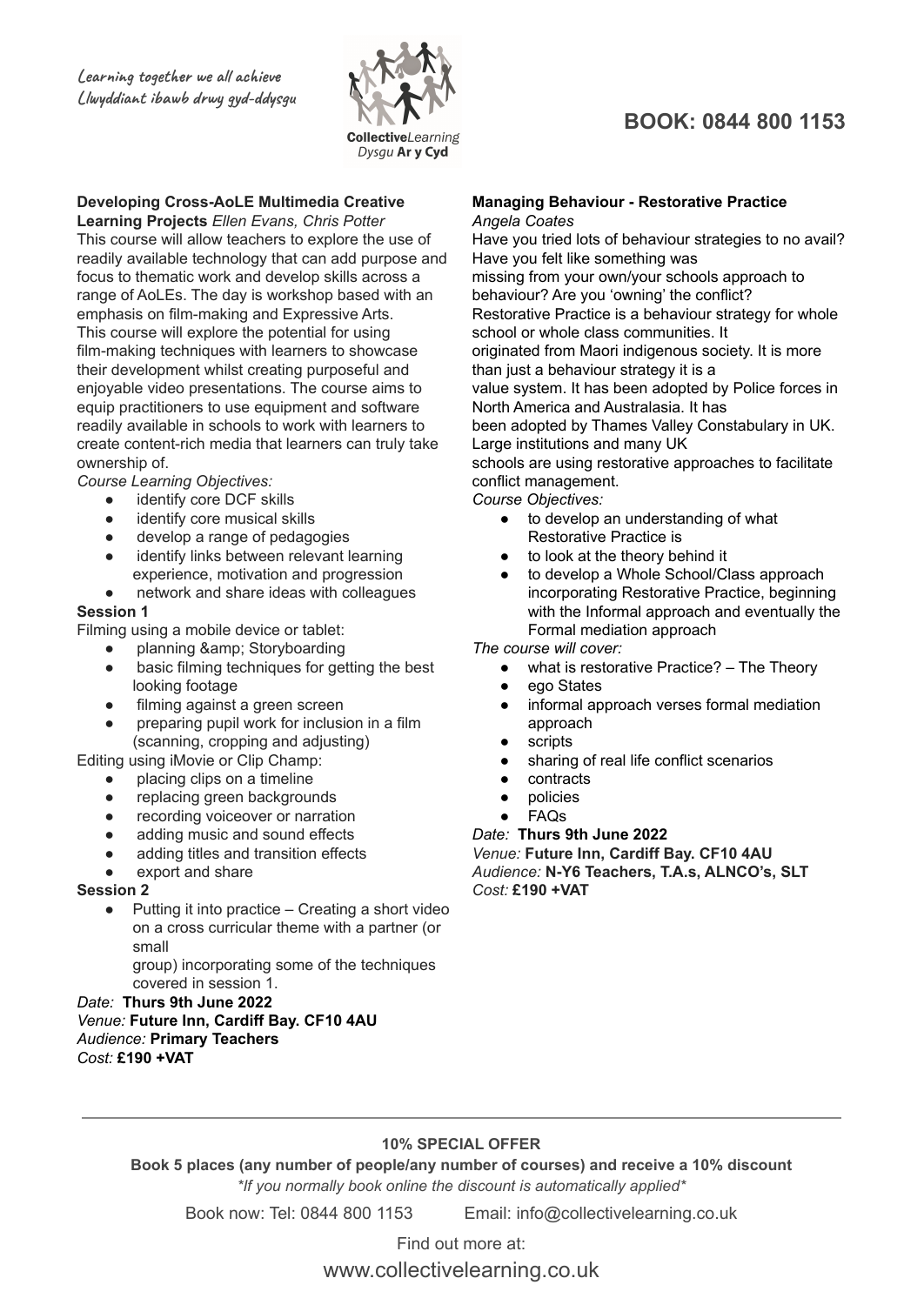

### **Preparing for a TLR and/or Increasing your Effectiveness as you move to UPS**

*Gareth Coombes*

- devising effective action plans for subjects and areas of responsibility
- developing coaching and mentoring skills
- giving effective developmental feedback to LSAs
- widen practices to reduce the impact of poverty on under-achievement
- improving personal presentational skills with colleagues and governors

#### *Date:* **Thurs 9th June 2022**

*Venue:* **Future Inn, Cardiff Bay. CF10 4AU** *Audience:* **Teachers showing early signs of leadership, those seeking a TLR or those looking to advance to UPS.** *Cost:* **£190 +VAT**

### **BOOK: 0844 800 1153**

#### **Observation and Assessment in Early Years** *Jen Summers*

#### **'WATCH, WAIT, WONDER … making learning visible in Early Years'**

This event focuses on capturing significant moments in learning – noticing, analysing and responding. What really matters to young children? During the day, we will explore a range of excellent systems for gathering and recording young children's development, interests and fascinations. *Course Objectives:*

- to highlight the importance of using high quality observations to inform future learning including examples of assessment of, and for learning, which are appropriate for 3-5-year-olds
- to reflect on current observation systems and share a range of excellent material (including learning

journals and floor books), which celebrates young children as creative, independent thinkers and

- learners with a positive disposition to learning
- to draw attention to the role documentation plays in celebrating children's learning and the power of

pupil voice in meaningful contexts Please bring along anything that you have been using to support assessments to share with colleagues.

(e.g.

observations, planning, individual profiles, learning journals etc.)

*Date:* **Fri 10th June 2022**

*Venue:* **Future Inn, Cardiff Bay. CF10 4AU** *Audience:* **FP/ARR Leaders, Nursery and Reception Teachers, TAs, Non-Maintained Settings** *Cost:* **£190 +VAT**

### **10% SPECIAL OFFER**

**Book 5 places (any number of people/any number of courses) and receive a 10% discount** *\*If you normally book online the discount is automatically applied\**

Book now: Tel: 0844 800 1153 Email: info@collectivelearning.co.uk

Find out more at: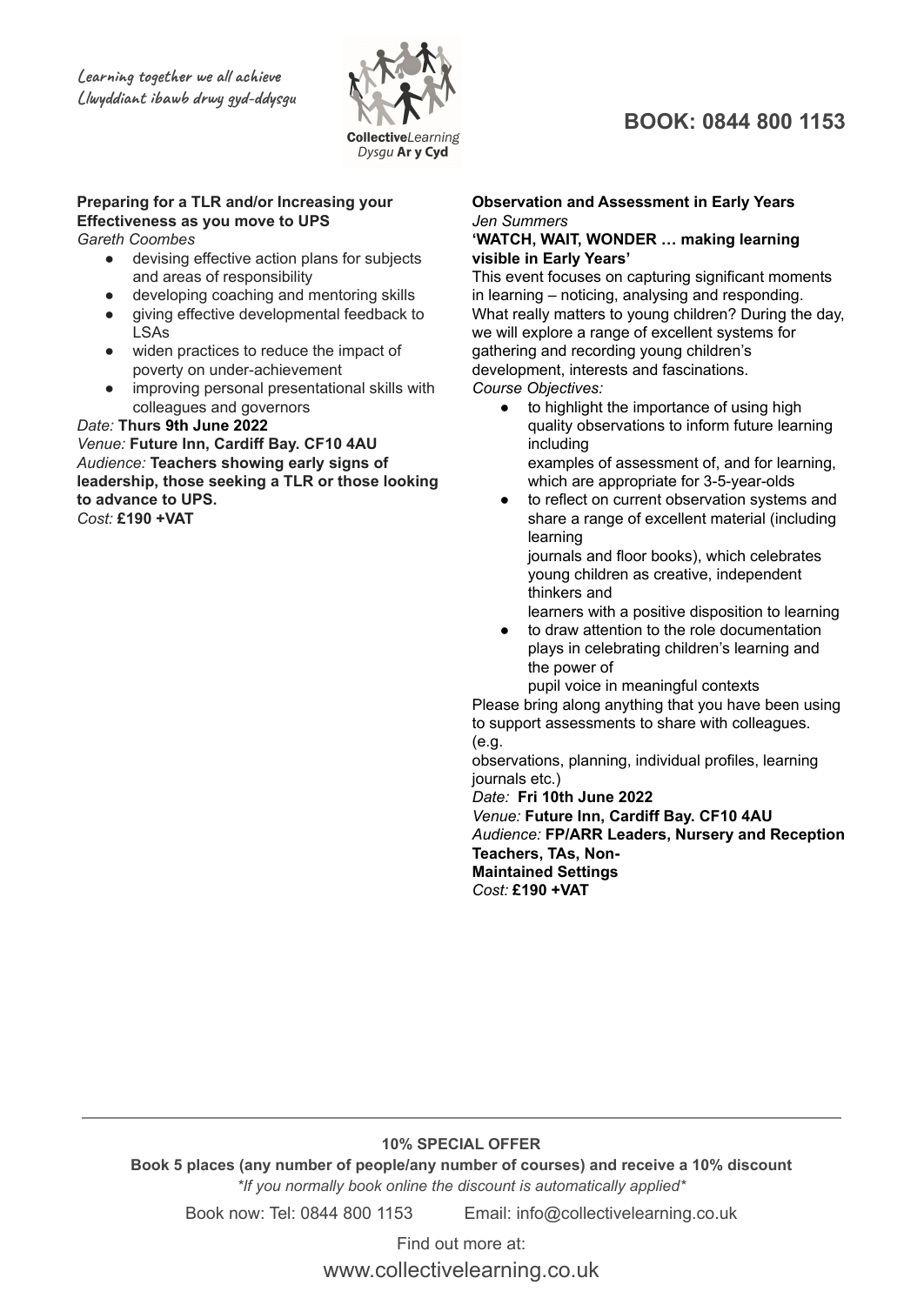

### **NEW Design and Technology Computer Aided Design (CAD) at PS2/3 Nerys**

*Tudor Jones & Bob Cater*

*(Delegates must bring a Windows based lap-top computer)*

How can we use CAD as a tool for graphic and product design and to produce high quality products? This exciting, hands-on course will explore the use of Computer Aided Design (CAD) at PS2 and PS3. This is a very interesting and motivating aspect of the AoLE for Science and Technology and is, of course, a fundamental tool in engineering and product design. The software used is free of charge and will be provided on the day. Participants should bring a Windows based lap-top computer. Delegates will be instructed in the use of the software and will design and make a number of artefacts using a CAD process. *Course Objectives:*

- to learn how to use CAD as a tool to support graphic and product design
- to learn how to use CAD to design and make a number of different products; such as bookmarks, nets, and gift bags
- to show the rich opportunities to link to other AoLE, including Mathematics and Numeracy and LLC
- to demonstrate how to effectively plan, teach and deliver CAD in real, relevant and meaningful contexts in designing and making

### *Date:* **Fri 10th June 2022**

*Venue:* **Future Inn, Cardiff Bay, CF10 4AU** *Audience: PS2 & PS3 teachers Cost:* **£210 +VAT** *N.B:* **Delegates must bring a Windows based lap-top computer**

### **BOOK: 0844 800 1153**

### **NEW Maths in Science & Technology AoLE at**

**PS1/PS2** *Lynwen Barnsley & Karen Mills* This course will consider the opportunities to teach, practise and consolidate mathematical skills in the Science & Technology AoLE from Nursery to Y3. *Course Objectives:*

- provide practical ideas for making links between the AoLEs
- discuss how to plan for the 5 proficiencies when teaching numeracy across the curriculum
- consider progression in learning in measurement (SWM3) and data handling (SWM4)

*Date:* **Tue 14th June 2022** *Venue:* **Future Inn, Cardiff Bay. CF10 4AU** *Audience:* **Nursery -Y3 Teachers & TAs** *Cost:* **£190 +VAT**

**Outdoor Learning Classrooms** *Jen Summers* **What can I do with this concrete 'space'?** Introducing, organising, and managing an outdoor classroom can be extremely challenging, especially in schools where there is little access to suitable outdoor space. This event will focus specifically on areas adjacent to classrooms (the 'bit' outside the classroom) and will provide practitioners with the opportunity to refine and further develop current systems for organising and managing this interesting area.

The course aims to:

- discuss opportunities to create and further develop areas adjacent to classrooms so they provide meaningful and relevant learning experiences that link with the natural world
- share interesting 'outdoor classroom' case studies from a variety of schools across Wales and beyond
- provide opportunities to plan for specific high quality outdoor space/classroom provision

Delegates attending the training will have electronic access to a bank of adaptable and open-ended activity cards which can be used from Nursery to Y2. *Date:* **Wed 15th June 2022** *Venue:* **Future Inn, Cardiff Bay. CF10 4AU**

*Audience:* **FP Teachers & TAs** *Cost:* **£190 +VAT**

### **10% SPECIAL OFFER**

**Book 5 places (any number of people/any number of courses) and receive a 10% discount** *\*If you normally book online the discount is automatically applied\**

Book now: Tel: 0844 800 1153 Email: info@collectivelearning.co.uk

Find out more at: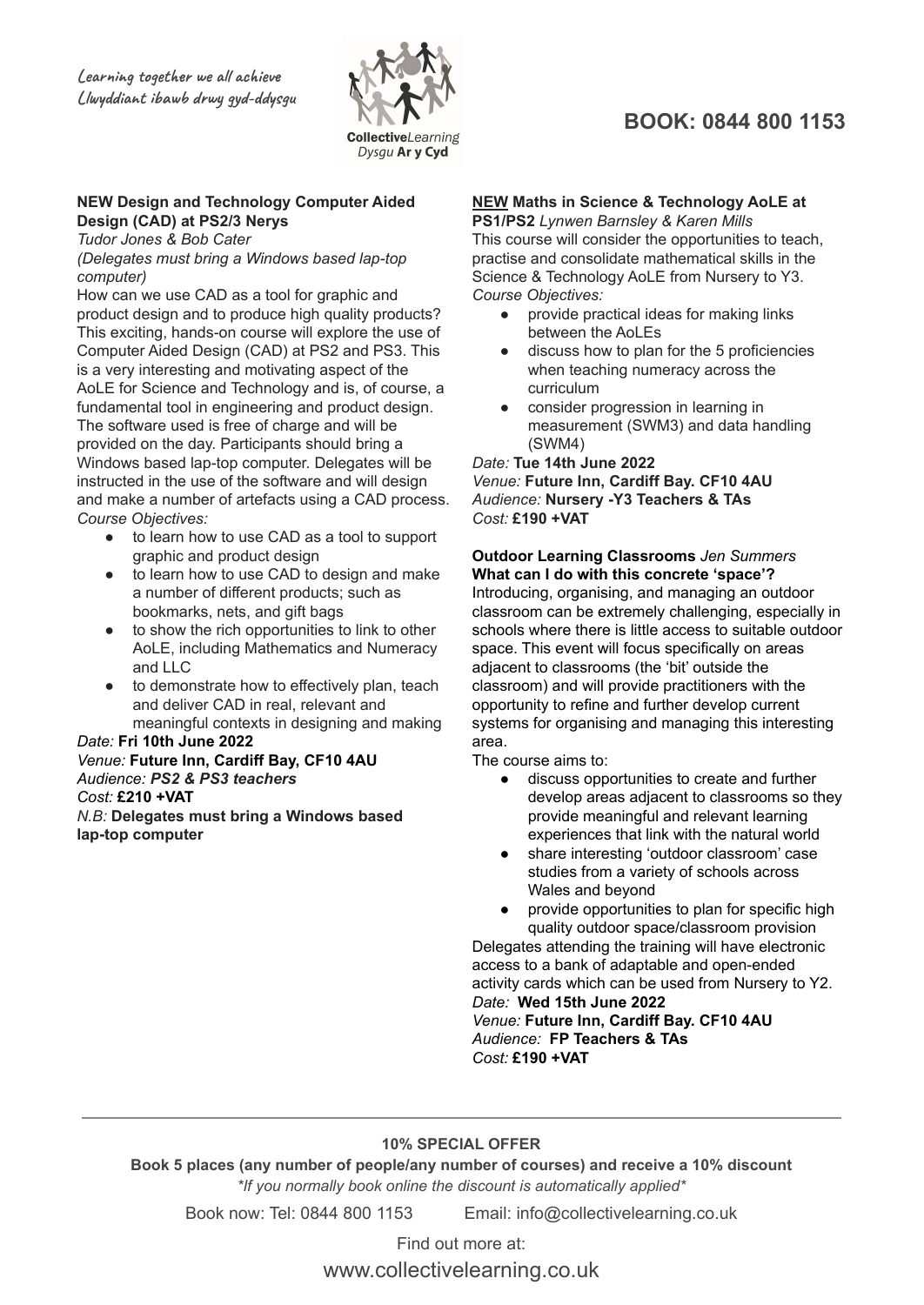

### **BOOK: 0844 800 1153**

### **Mathematics and Numeracy in PS3 (Y4 – Y6)**

#### *Lynwen Barnsley*

This course will examine Progression Step 3 of the new AoLE for mathematics and numeracy and clarify what this looks like in the classroom. *The course will:*

- clarify the what and the how of the new AoLE
- unpick the jargon and explore effective teaching and learning strategies through practical activities that can be taken straight back to the classroom
- explain the principles of progression and how these guide learning in the classroom

*Date:* **Wed 15th June 2022** *Venue:* **Future Inn, Cardiff Bay. CF10 4AU** *Audience:* **PS3 Teachers & TAs (Y4, Y5, Y6)** *Cost:* **£190 +VAT**

### **Expressive Arts in PS3 (Y4 – Y6)** *Huw Duggan,*

*David Powell Upbeat Music and Arts* Getting to Grips with the 'Expressive Arts AoLE' This programme will give you creative and practical strategies for improving and developing the Expressive Arts in years 4,5 & 6. As well as giving comprehensive and inspiring activities for Progress step 3, delegates will also have time to plan collaboratively for this AoLE, and they can link this to other areas of learning. This course will give inspiring ideas for progress step 3 as well as pedagogical strategies to improve progress in this AoLE. *Course Objectives:*

- getting ready for the Progress Steps 3 in the Expressive arts and where it links with the other AoLE's
- considering what things are the same and what are different in Progress steps 1
- considering how we can plan in a cross curricular manner to get the most out of the expressive arts as a vehicle for engagement and challenge
- opportunities to plan collaboratively
- creative methods of recording evidence in the Expressive Arts

practical strategies and planning templates *Digital copies of the slides / resources used in the sessions will be made available.*

*Date:* **Thursday 16th June 2022** *Venue:* **Future Inn, Cardiff Bay. CF10 4AU** *Audience:* **PS3 Teachers & TAs (Y4, Y5, Y6)** *Cost:* **£190 +VAT**

#### **10% SPECIAL OFFER**

**Book 5 places (any number of people/any number of courses) and receive a 10% discount** *\*If you normally book online the discount is automatically applied\**

Book now: Tel: 0844 800 1153 Email: info@collectivelearning.co.uk

Find out more at: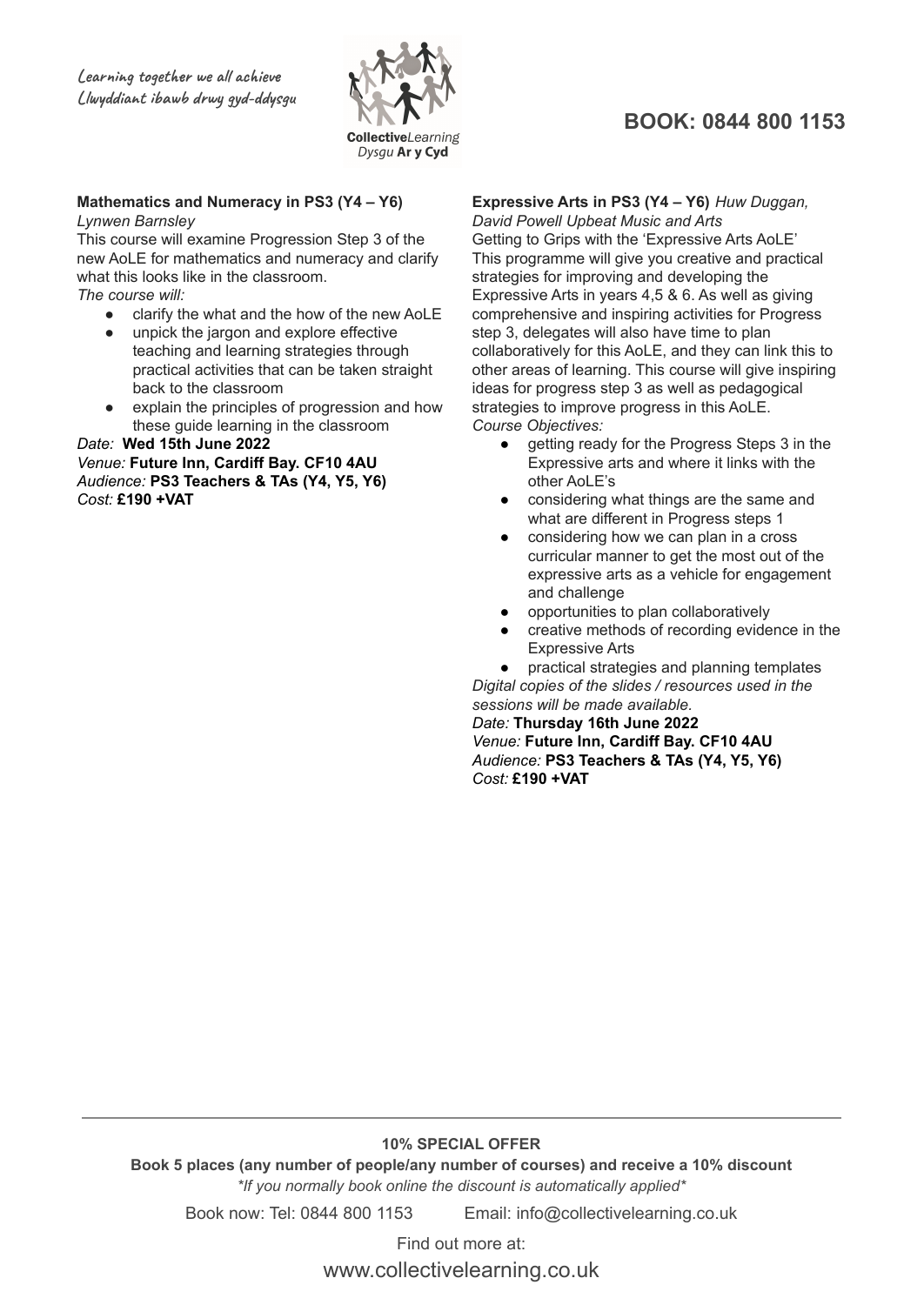

#### **Humanities AoLE in PS1/PS2 (Nursery - Y3)** *Don Trueman*

This course will review the AoLE for Humanities at Nursery - Y3, explaining key changes and terminology; suggesting effective and challenging activities; resources and learning strategies to support successful implementation.

*Course Objectives:*

- to identify, discuss and assess proposed curriculum changes for Humanities at Nursery - Y3 age, with a special emphasis on the 'history' and 'geography' elements \*
- to identify, demonstrate and discuss effective approaches to planning, teaching and learning in Humanities which should be carried forward into the new curriculum to enable its effective implementation
- to show clearly how effective planning, teaching and learning in Humanities will naturally generate rich and varied opportunities for practising a range of essential cross-curricular skills and for implementing statutory frameworks like the LNF, DCF
- to discuss & explain an implementation plan, including details of suitable suggested mini topics

*Please note: \* RE will be supported by specific guidance from SACRE, so will not be covered on this course.*

*Date:* **Thursday 16th June 2022** *Venue:* **Future Inn, Cardiff Bay. CF10 4AU** *Audience:* **Y1, Y2, Y3 Teachers & TAs** *Cost:* **£190 +VAT**

### **BOOK: 0844 800 1153**

#### **Design and Technology in PS3** *Nerys Tudor Jones* **What does Design and Technology look like at PS3?**

Design and Technology is the perfect area to develop and support the four purposes of the new curriculum. This course will also show how D and T can inspire learners to be independent, creative and critical thinkers, risk takers, problem solvers, decision makers as well as how to develop creative, innovative, ambitious capable learners, applying Literacy and Numeracy in real contexts.

This course will review the new curriculum for Design and Technology at Y4, Y5, Y6, explaining key changes and terminology; suggesting effective and challenging activities focused on the aspect of mechanical systems.

There will be practical sessions where delegates can develop their understanding of mechanical systems and use real tools as they explore – levers and linkages, pulleys, gears and cams. *Course objectives:*

- What is Design and Technology?
- What do the progression steps look like at PS3?
- How to ensure quality D and T experiences
- To explore the skills and attributes D and T can develop in learners
- To explain key changes and terminology *Date:* **Fri 17th June 2022**

*Venue:* **Future Inn, Cardiff Bay. CF10 4AU** *Audience:* **Y4, Y5, Y6 Teachers** *Cost:* **£210 +VAT**

### **10% SPECIAL OFFER**

**Book 5 places (any number of people/any number of courses) and receive a 10% discount** *\*If you normally book online the discount is automatically applied\**

Book now: Tel: 0844 800 1153 Email: info@collectivelearning.co.uk

Find out more at: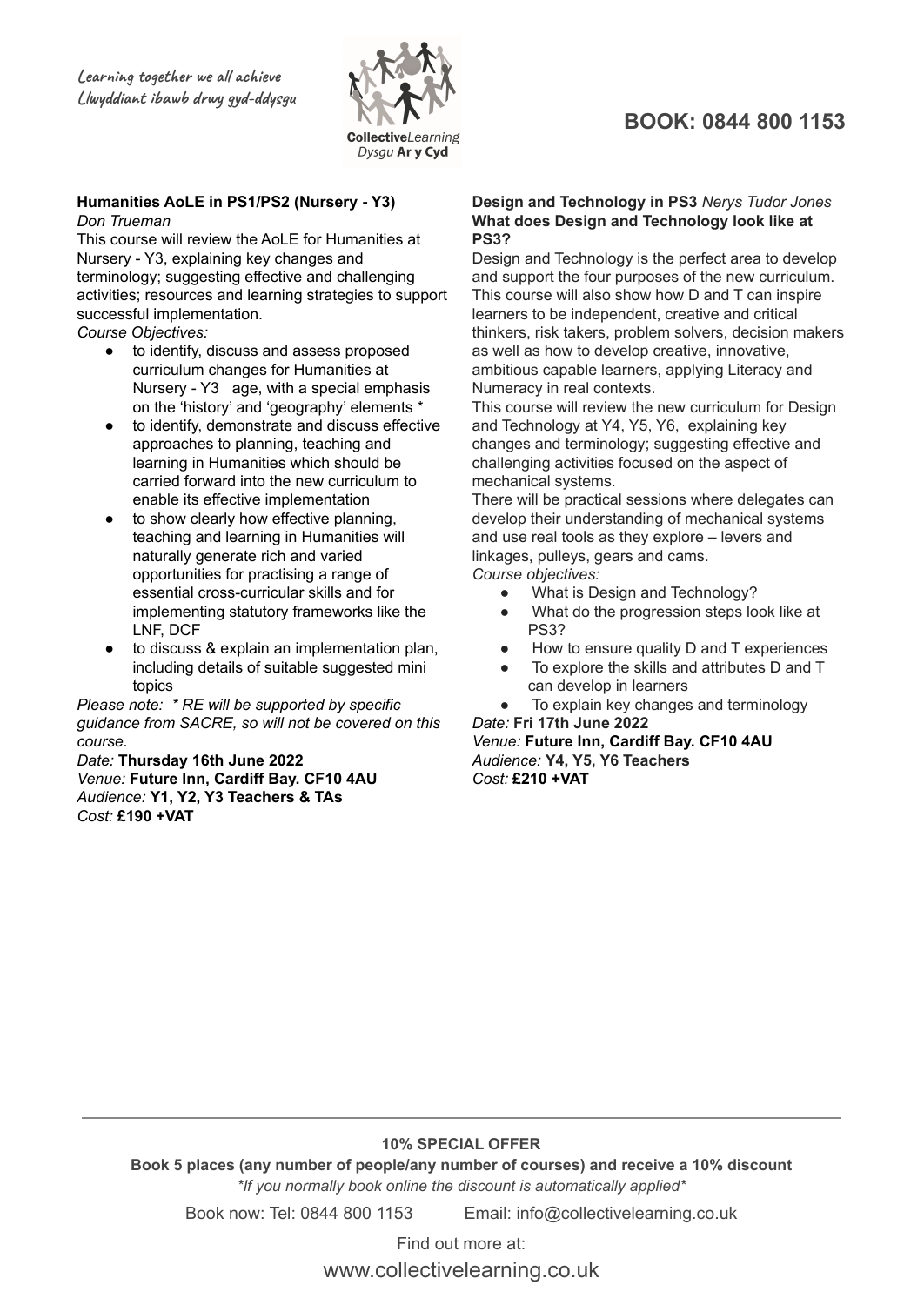

#### **NEW LIVE ONLINE An Introduction to Effective Drama Practice in the Classroom** *Helen Bowen*

Drama has a high profile in the new curriculum. Having the confidence to use

drama as one of your classroom approaches is an incredible tool to master as a teacher. How can you achieve this and ensure that your colleagues also have the skills to embrace and use drama in their classroom?

We will explore this and other key questions, including:

- How to use drama techniques and conventions to improve creativity as well as pupil engagement?
- How can drama support speaking and listening as well as reading and writing in LLC?
- What are the essential, core range of drama and active learning strategies that can be applied across the whole curriculum?

How can they be applied across AoLEs? This event will take place over Zoom, and you can access it from your location of choice. Whether you are a confident or less confident drama user, Helen will gently walk you through the drama strategies that she has used for many years that have the biggest impact on her teaching and learning. *Date:* **Fri 17th June 2022**

*Audience:* **Primary Teachers** *Cost:* **£190 +VAT**

### **BOOK: 0844 800 1153**

#### **LLC Welsh (in English medium primary) AoLE in PS3 (Y4, Y5, Y6)** *Sarah Edwards*

This course will review the AoLE for LLC Welsh (in English medium primary) at Y4, Y5, Y6 and suggest effective and challenging activities, resources and learning strategies to support their successful implementation and how to utilise the language patterns across other areas of learning. *Course Objectives:*

- to identify, discuss and assess the new AoLE at Y4, Y5, Y6
- to identify, demonstrate and discuss effective approaches to planning, teaching and learning in Welsh (English medium)
- to show how effective planning, teaching and learning will enable opportunities to utilising the language patterns across all areas of learning
- opportunity to plan for the use of Welsh across other areas of learning *Date:* **Fri 17th June 2022**

*Venue:* **Future Inn, Cardiff Bay. CF10 4AU** *Audience:* **TAs, Y4 Y5 Y6 Teachers** *Cost:* **£190 +VAT**

### **10% SPECIAL OFFER**

**Book 5 places (any number of people/any number of courses) and receive a 10% discount** *\*If you normally book online the discount is automatically applied\**

Book now: Tel: 0844 800 1153 Email: info@collectivelearning.co.uk

Find out more at: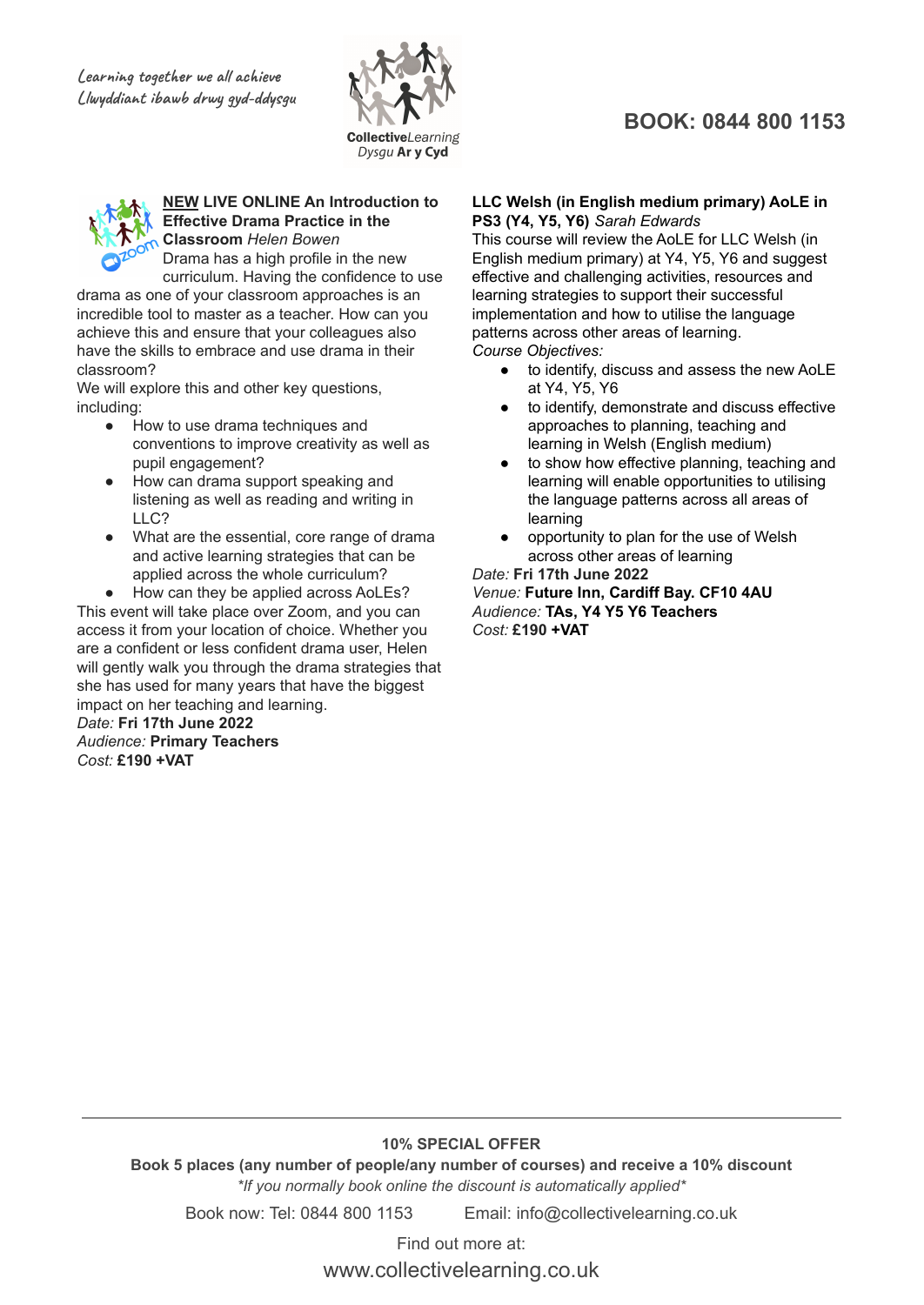

### **NEW Using Drama for Humanities** *Patrice Baldwin* **Session 1**

Drama can be used to help a class to actively engage with historical characters, situations, images, texts, diaries and other documents, in memorable ways. This course will offer ways to approach the teaching of history through drama, before taking teachers 'step by step' through at least one 'History Through Drama' unit (depending on the session time available), e.g. The Great Fire of London, Florence Nightingale, The Discovery of Tutankhamun's Tomb, Evacuees. Respect for historical evidence will be maintained throughout the drama, whilst raising children's awareness that history can be re-told in different ways, from different viewpoints and for various purposes.

#### **Session 2**

This session will help teachers to use story-drama, to enter a shared, imagined world with their class, within which they can safely explore together, real issues of global significance, e.g. migration, pandemics, war, climate change, etc. Examples of good practice will be offered that link to current UNESCO aims. At least one drama lesson (depending on the session time available), will be presented, a step at a time. Ways in which drama strategies can be used to communicate and share the children's thinking and learning, will be considered.

*Date:* **Monday 27th June 2022** *Venue:* **Future Inn, Cardiff Bay. CF10 4AU** *Audience:* **KS2 Teachers & TAs** *Cost:* **£190 +VAT**

### **BOOK: 0844 800 1153**

#### **Humanities AoLE in PS3 (Y4, Y5, Y6)** *Don Trueman*

This course will review the AoLE for Humanities at Y4, Y5, Y6, explaining key changes and terminology; suggesting effective and challenging activities; resources and learning strategies to support successful implementation.

*Course Objectives:*

- to identify, discuss and assess proposed curriculum changes for Humanities at Y4, Y5, Y6 age, with a special emphasis on the 'history' and 'geography' elements \*
- to identify, demonstrate and discuss effective approaches to planning, teaching and learning in Humanities which should be carried forward into the new curriculum to enable its effective implementation
- to show clearly how effective planning, teaching and learning in Humanities will naturally generate rich and varied opportunities for practising a range of essential cross-curricular skills and for implementing statutory frameworks like the LNF, DCF
- to discuss & explain an implementation plan, including details of suitable suggested mini topics

*Please note:* \* RE will be supported by specific guidance from SACRE, so will not be covered on this course.

*Date:* **Tuesday 28th June 2022** *Venue:* **Future Inn, Cardiff Bay. CF10 4AU** *Audience:* **Y4, Y5, Y6 Teachers & TAs** *Cost:* **£190 +VAT**

### **10% SPECIAL OFFER**

**Book 5 places (any number of people/any number of courses) and receive a 10% discount** *\*If you normally book online the discount is automatically applied\**

Book now: Tel: 0844 800 1153 Email: info@collectivelearning.co.uk

Find out more at: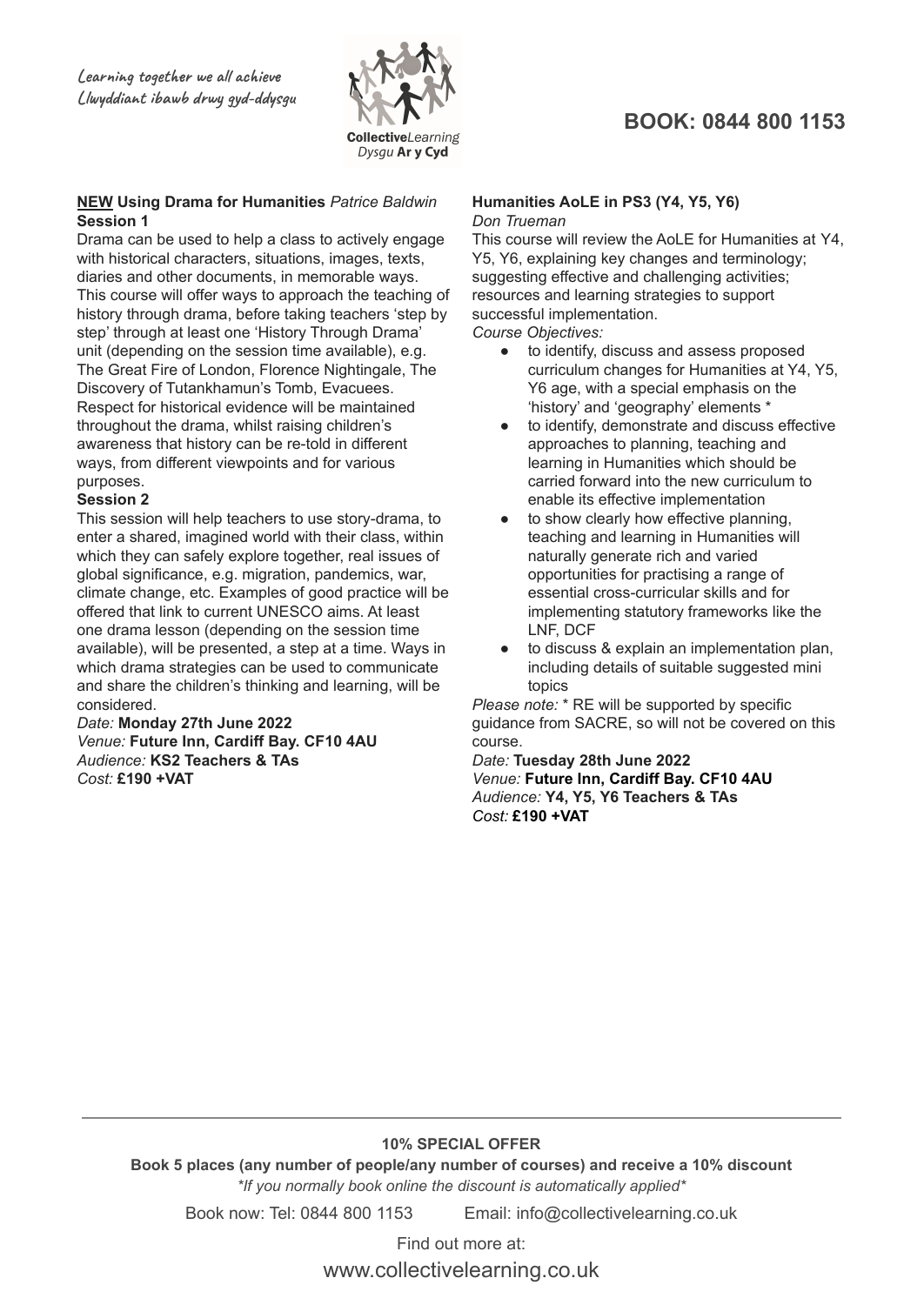

#### **NEW Drama for Talk and Writing** *Patrice Baldwin* Patrice Baldwin and Pie Corbett worked together over several years, developing 'Drama and Talk for Writing'.

This course explains some drama strategies that can be used to stimulate and scaffold children's 'thought and talk', to intentionally support their development as writers, (both within and outside the drama). The way drama can be used with groups and whole classes, to provide stimulating contexts, relevant content and compelling reasons for writing, will be explored practically. Possible roles and functions of the teacher will also be considered, e.g. the teacher in (and out) of role, as a model, guide, co-writer, editor, client, etc. A broad range of drama strategies will then be used as 'talk and writing frames' within carefully sequenced drama lessons (depending on the session time available). Ways in which drama can be used to help children to write, illustrate, story-map and story-tell will be explained and explored practically.

*Date:* **Tuesday 28th June 2022** *Venue:* **Future Inn, Cardiff Bay. CF10 4AU** *Audience:* **Primary Teachers & TAs** *Cost:* **£190 +VAT**

#### **Mathematics and Numeracy in PS1 (Nursery and Reception)** *Lynwen Barnsley*

This course will examine Progression Step 1 of the new AoLE for mathematics and numeracy and clarify what this looks like in nursery and reception classes. *The course will:*

- clarify the what and the how of the new AoLE
- unpick the jargon and explore effective teaching and learning strategies through practical activities that can be taken straight back to the classroom
- explain the principles of progression and how these guide learning in the classroom

#### *Date:* **Wed 29th June 2022** *Venue:* **Future Inn, Cardiff Bay. CF10 4AU** *Audience:* **PS1 Teachers & TAs (Nursery & Reception)** *Cost:* **£190 +VAT**

### **BOOK: 0844 800 1153**

#### **Expressive Arts in PS1 / PS2**

*Huw Duggan, David Powell Upbeat Music and Arts* Getting to Grips with the 'Expressive Arts AoLE' This programme will give you creative and practical strategies for improving and developing the Expressive Arts in years 1,2 & 3. As well as giving comprehensive and inspiring activities for Progress step 2, delegates will also have time to plan collaboratively for this AoLE, and they can link this to other areas of learning. This course will give inspiring ideas for progress step 2 as well as pedagogical strategies to improve progress in this AoLE. *Course Objectives:*

- getting ready for the Progress Steps 2 in the Expressive arts and where it links with the other AoLE's
- considering what things are the same and what are different in Progress steps 1
- considering how we can plan in a cross curricular manner to get the most out of the expressive arts as a vehicle for engagement and challenge
- opportunities to plan collaboratively
- creative methods of recording evidence in the Expressive Arts

practical strategies and planning templates *Digital copies of the slides / resources used in the sessions will be made available.*

#### *Date:* **Wed 29th June 2022** *Venue:* **Future Inn, Cardiff Bay. CF10 4AU** *Audience:* **PS2 Teachers & TAs (Y1, Y2, Y3)** *Cost:* **£190 +VAT**

### **10% SPECIAL OFFER**

**Book 5 places (any number of people/any number of courses) and receive a 10% discount** *\*If you normally book online the discount is automatically applied\**

Book now: Tel: 0844 800 1153 Email: info@collectivelearning.co.uk

Find out more at: